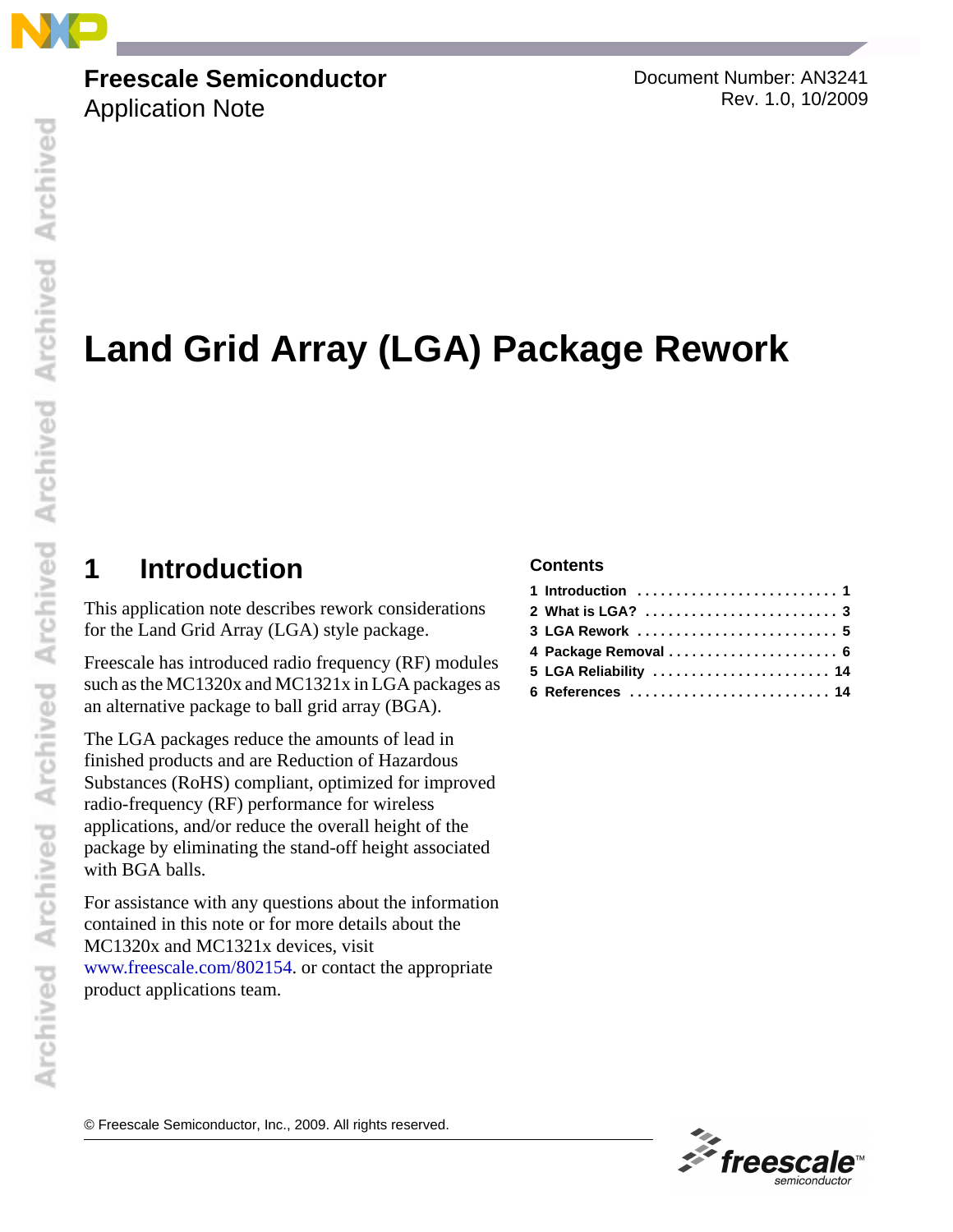

**Introduction**

| 1.1         | <b>Acronyms and Abbreviations</b>            |
|-------------|----------------------------------------------|
| <b>BGA</b>  | <b>Ball Grid Array</b>                       |
| <b>BT</b>   | <b>Bismaleimide Triazine</b>                 |
| <b>CBGA</b> | Ceramic Ball Grid Array                      |
| <b>CTE</b>  | Coefficient of Thermal Expansion             |
| EU          | European Union                               |
| <b>ESD</b>  | <b>Electrostatic Discharge</b>               |
| <b>HCTE</b> | <b>High Coefficient of Thermal Expansion</b> |
| <b>HDI</b>  | <b>High Density Interconnect</b>             |
| <b>LGA</b>  | Land Grid Array                              |
| <b>LTCC</b> | Low Temperature Co-fired Ceramic             |
| MSLn        | Moisture Sensitivity Level $n$               |
| <b>NSMD</b> | Non-Solder Mask Defined                      |
| <b>OSP</b>  | <b>Organic Solderability Protectant</b>      |
| <b>PCB</b>  | <b>Printed Circuit Board</b>                 |
| RF          | Radio Frequency                              |
| <b>RoHS</b> | <b>Reduction of Hazardous Substances</b>     |
| SMD         | <b>Solder Mask Defined</b>                   |
| <b>SMT</b>  | <b>Surface Mount Technology</b>              |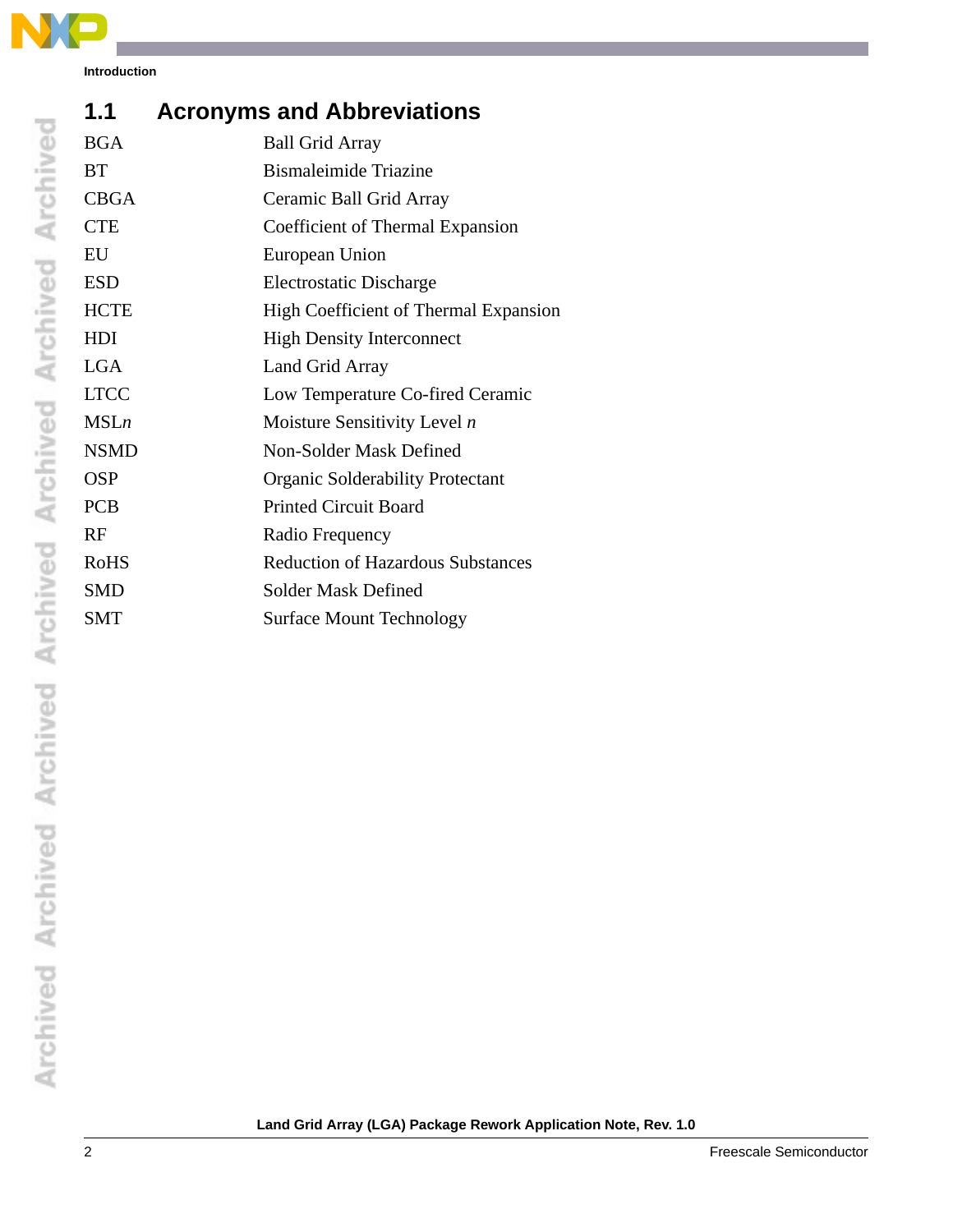

## **2 What is LGA?**

The LGA package makes the second level interconnect (from package to motherboard) with a array of solderable surfaces. This may consist of a layout similar to a BGA with no solder spheres. However, it may also have an arbitrary arrangement of solderable surfaces that typically include large planes for grounding or thermal dissipation, smaller lands for signals or shielding grounds, and, in some cases, mechanical reinforcement features for mechanical durability.

Freescale has introduced the LGA package using a high coefficient of thermal expansion (HCTE) ceramic in larger body sizes. [Figure 1](#page-2-0) shows the top and bottom sides of an LGA device. HCTE LGA and HCTE BGA packages use the identical substrate, high-lead electroplate bumps, die attach procedure, including underfill material, and allow for the same recommended CBGA board assembly process (See Freescale CBGA Customer Presentation). Products from the same line have the same moisture sensitivity level (MSL) and maximum allowable peak reflow temperature regardless of whether it is LGA or BGA.

Freescale's product portfolio also includes LGA packages with organic laminate substrates. These may feature High Density Interconnect (HDI) substrates or Bismaleimide Triazine (BT) substrates. In some cases an array of joints similar to the BGA may be presented. More often, the lands are square, rectangular, or irregular, as seen in these illustrations of the 34 I/O RF Power Amplifier Module.

The LGA solder interconnect is formed solely by solder paste applied at board assembly because there are no spheres attached to the LGA. This results in a lower stand-off height of approximately 0.06 mm to 0.10 mm, depending on solder paste volume and printed circuit board (PCB) geometry.

HCTE flip-chip devices do not require spheres because the coefficient of thermal expansion (CTE) of HCTE substrates matches very closely to that of the typical PCB. The HCTE substrate is a glass-filled, low temperature co-fired ceramic (LTCC) with a CTE of 12.3 ppm/ ${}^{\circ}C^{1}$ . Likewise, the CTE for the organic alternative substrate materials closely matches the CTE of the mother board materials,  $\sim$ 16 ppm/<sup>o</sup>C. Typically, most epoxy-glass or polyimide-glass PCBs have a CTE of 16–22 ppm/ºC.



**Figure 1. Top and Bottom View of HCTE 360 Pad LGA Device**

<span id="page-2-0"></span><sup>1.</sup> The unit ppm/ºC stands for parts per million per degree Centigrade. Using HCTE as an example, if the temperature of one million millimeters of material is increased 1ºC, that material would expand 12.3 mm.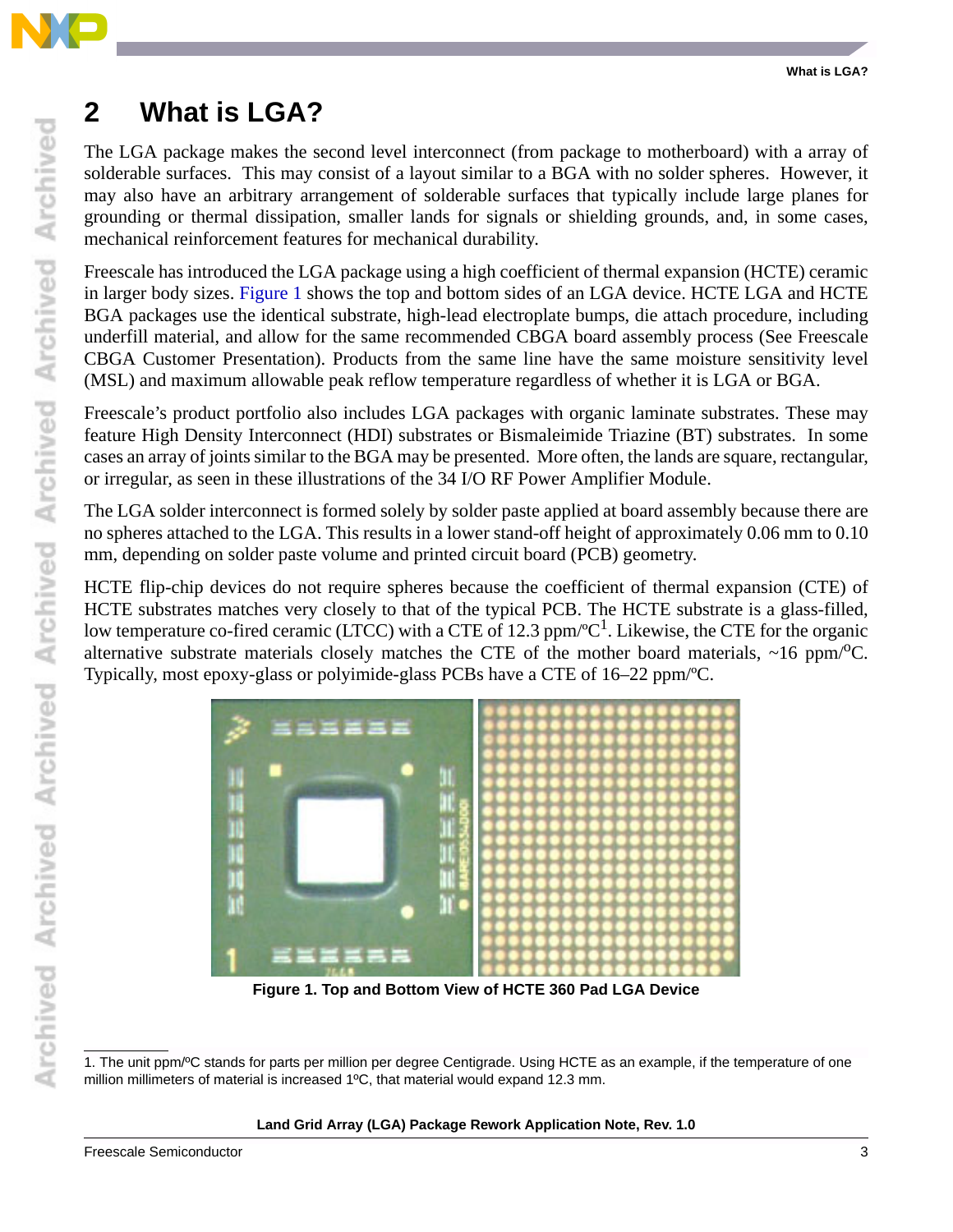

**What is LGA?**



**Figure 2. Bottom View of HDI 34 Pad RF Power Amplifier Module**

The LGA pad uses the same 0.1 m to 0.9 m of electroless gold plating over electroless nickel as has been used reliably for many years in the traditional BGA configuration. LGA's which use a flip chip first level interconnect (from die to package) typically have a 0.15 m maximum gold thickness. LGA's that have wirebond first level interconnect typically have a 0.5 m to 0.9 m gold thickness. [Figure 3](#page-3-0) shows an image of a typical LGA pad.



**Figure 3. Typical Solder Mask Defined (SMD) LGA Pad**

<span id="page-3-0"></span>The only RoHS restricted material in Freescale flip-chip HCTE LGA products is lead. These LGA products contain RoHS compliant high-lead bumps between the flip-chip die and ceramic substrate as permitted by the RoHS Directive exemption #10, which reads "Lead in high melting temperature type solders (that is, tin-lead solder alloys containing more than 85% lead) and any lower temperature solder required to be used with high melting temperature solder to complete a viable electrical connection." A modified proposed exemption #10 has been submitted to the European Union (EU) to permit "Lead in solders to complete a viable electrical connection between semiconductor die and carrier within integrated circuit flip chip packages." Freescale LGA devices can ship under either version of exemption #10.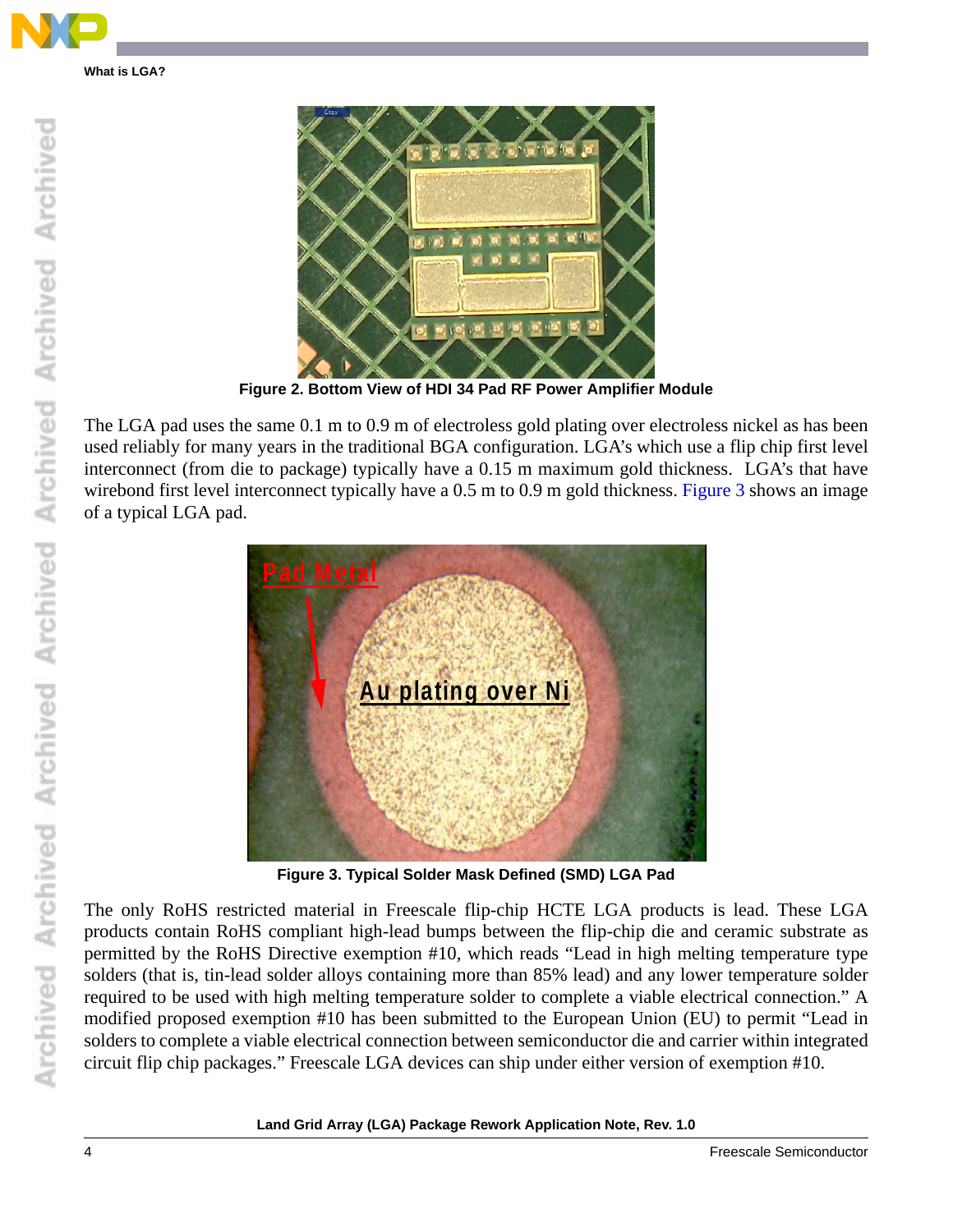

Freescale wirebonded LGA products have no lead in them. Lead-free solders and die attach materials are used to attach the integrated circuit device and any discrete passive components within the package to the substrate.

### **2.1 Benefits of LGA**

Some benefits of the LGA package over a BGA package include:

- LGA devices can be used for either lead containing or lead-free assemblies depending on the surface mount technology (SMT) assembly solder pasted used.
- LGA eliminates risk that customers receive components with missing or damaged spheres due to shipping or handling.
- LGA devices have a lower mounted height than BGA. This can allow for more space above the device for a heat sink solution or for small form-factor applications.
- Board-level reliability significantly exceeds customer requirements when the design and process recommendations are followed.
- The durability of LGA in mechanical drop is typically greater than a BGA that is not underfilled.
- LGA can use the same recommended board assembly process as CBGA.

# **3 LGA Rework**

### **3.1 Solder Methods**

See Freescale Applications Note AN2920 for direction on how to perform assembly of Ceramic substrate based LGA.

## **3.2 ESD Protection**

Proper ESD protection must be taken by the operator when handling electronic devices. Appropriate wrist and foot straps must be worn by the operator when handling these packages and reworking PCB boards.

## **3.3 Other References**

Rework is LGA is very similar to the rework of Quad Flat No-lead (QFN) packages, covered in Freescale Applications Note AN1902.

## **3.4 PCB Preparation**

During the package removal process the PCB will be heated. To the extent that moisture will be catastrophically driven from other components on the PCB and within the PCB there is a risk of product damage. In order to prevent such "popcorn" failures of components due to adsorbed moisture it is recommended that the PCBs should have had strict control for storage in Nitrogen Cabinets or a prebake (e.g. 125<sup>o</sup> C for 16 hour for boards with SMT components or  $95^{\circ}$  C for 16 hours for boards with temperature sensitive components) to remove the moisture from the PCB prior to removal of the LGA.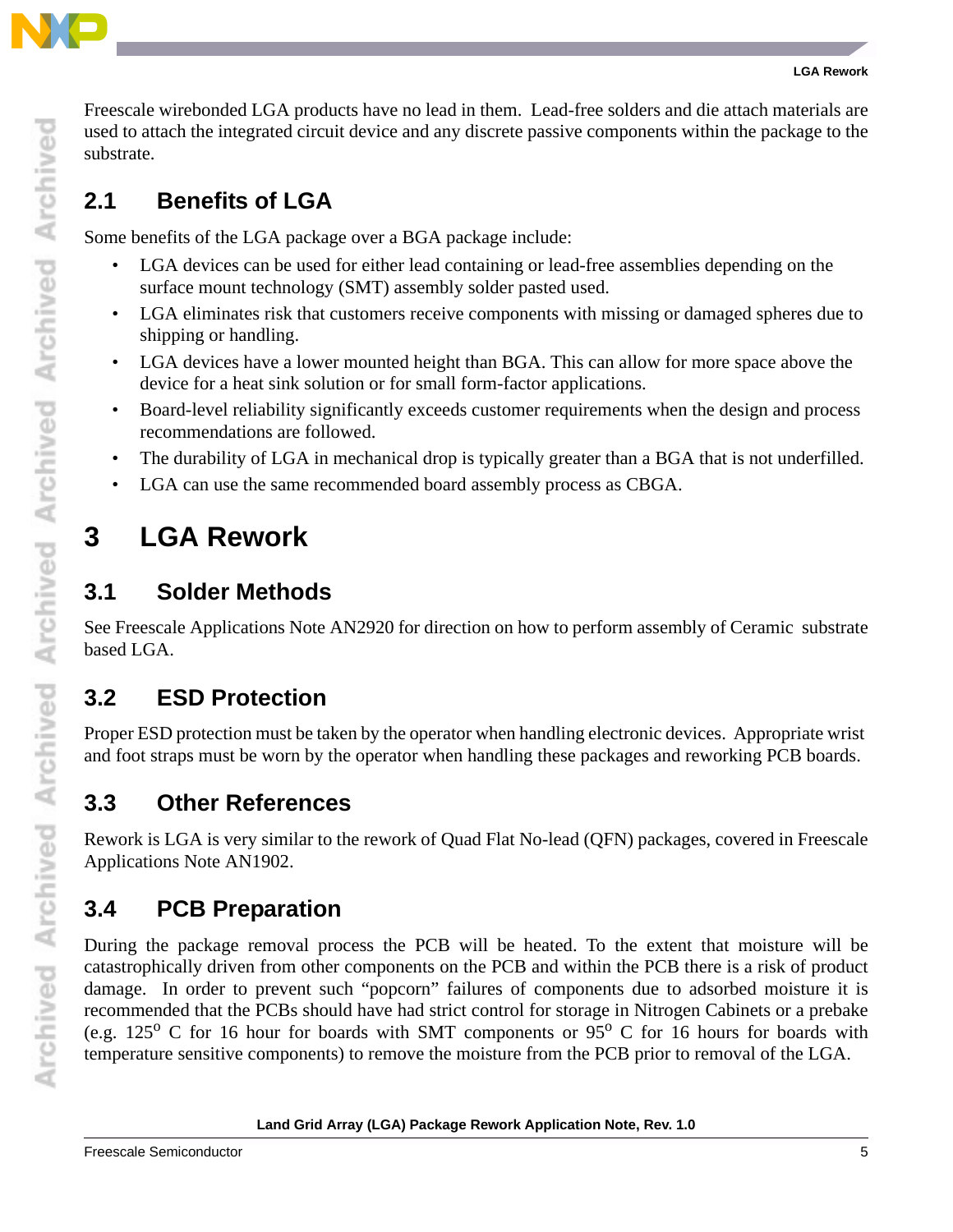

In general, a rework station should have a split vision system, an XY table for alignment and a hot air reflow system with top and bottom heaters for component removal.

To fully remove the faulty component from the board, hot air is applied from the top and bottom heaters. [It is important that the whole board is at least somewhat elevated in temperature to minimize warping due](http://www.freescale.com/files/32bit/doc/package_info/CBGAPRES.pdf) to CTE mismatch between the area of the LGA which must be heated to a temperature above the liquidity [of the solder and the balance of the board. A target temperature for the entire board is approximately 125](http://www.freescale.com/files/32bit/doc/package_info/CBGAPRES.pdf)<sup>o</sup> C.

An air nozzle of the correct size should be use to conduct the hot air to the LGA component such that the vacuum pick tool can properly remove the component. The temperatures for the heaters should be set to achieve the targeted board temperature of  $125^{\circ}$  C and then increase the spot temperature at the component being reworked above the solder liquidity and below  $245^{\circ}$  C so copper pealing does not occur. When the solder is molten, use a vacuum pick tool to remove the component. [Figure 4](#page-5-0) shows a typical set-up.



Load PCB on XY Table Select Appropriate Nozzle **Figure 4. Typical Package Rework Station and Process**

<span id="page-5-0"></span>Alternatively, a shell-type tool may apply heat directly to the LGA package. Top and bottom pre-heat is still required. The process window for a shell-type tool is very sensitive due to the fast heat up and potential for tilt if one side of the package melts before the other side. A typical set up in this configuration is shown in [Figure 5](#page-6-0) and [Figure 6](#page-6-1).

Removal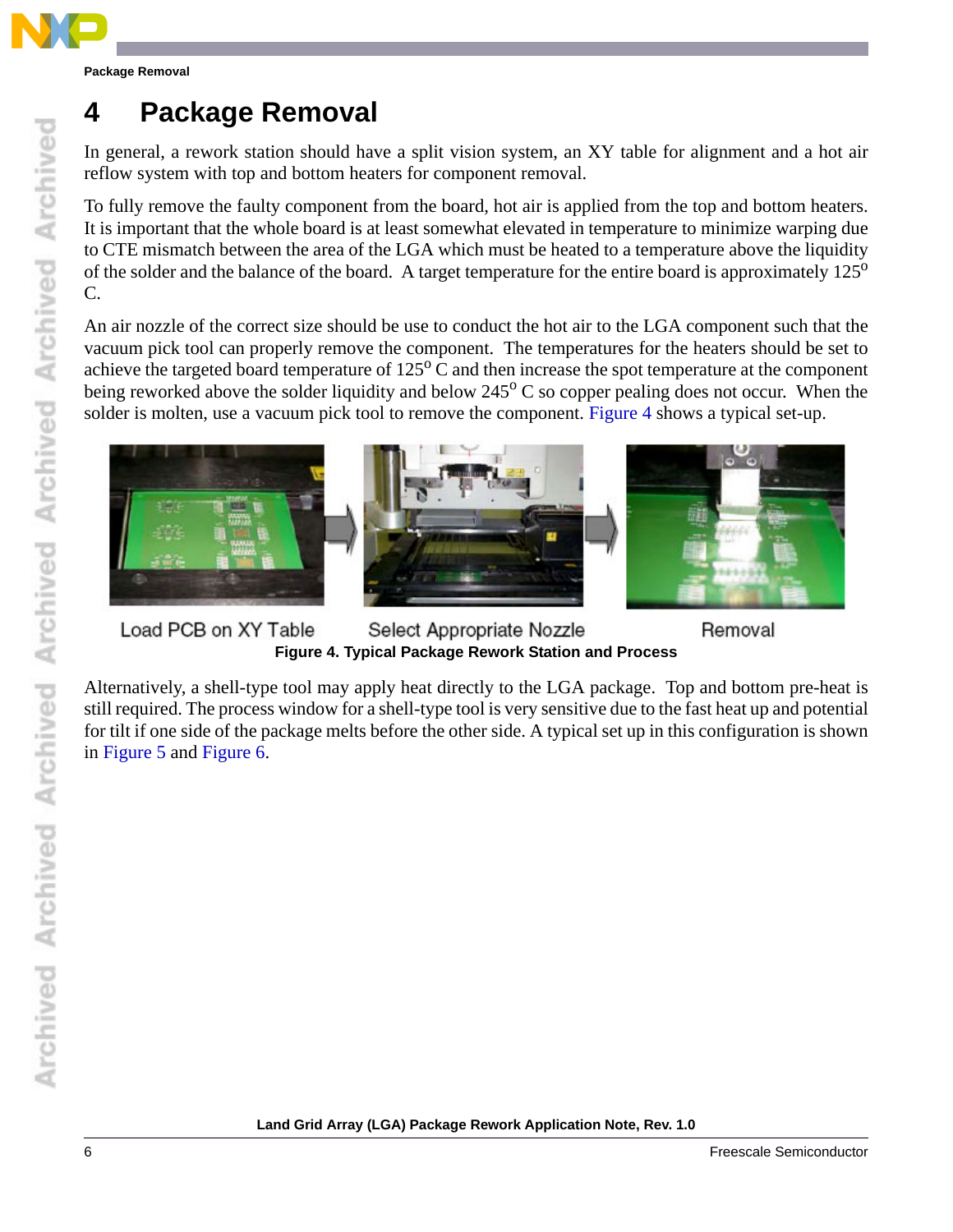



Engineering **Figure 5. Patented Air-Vac Engineering Heat Nozzle**

<span id="page-6-0"></span>Many assembly sites have extensive in-house knowledge on rework and their experts should be consulted for further guidance on how to remove the package.

<span id="page-6-1"></span>

**Figure 6. Shell Type Preheat Tool/Vacuum Pick-up Tool**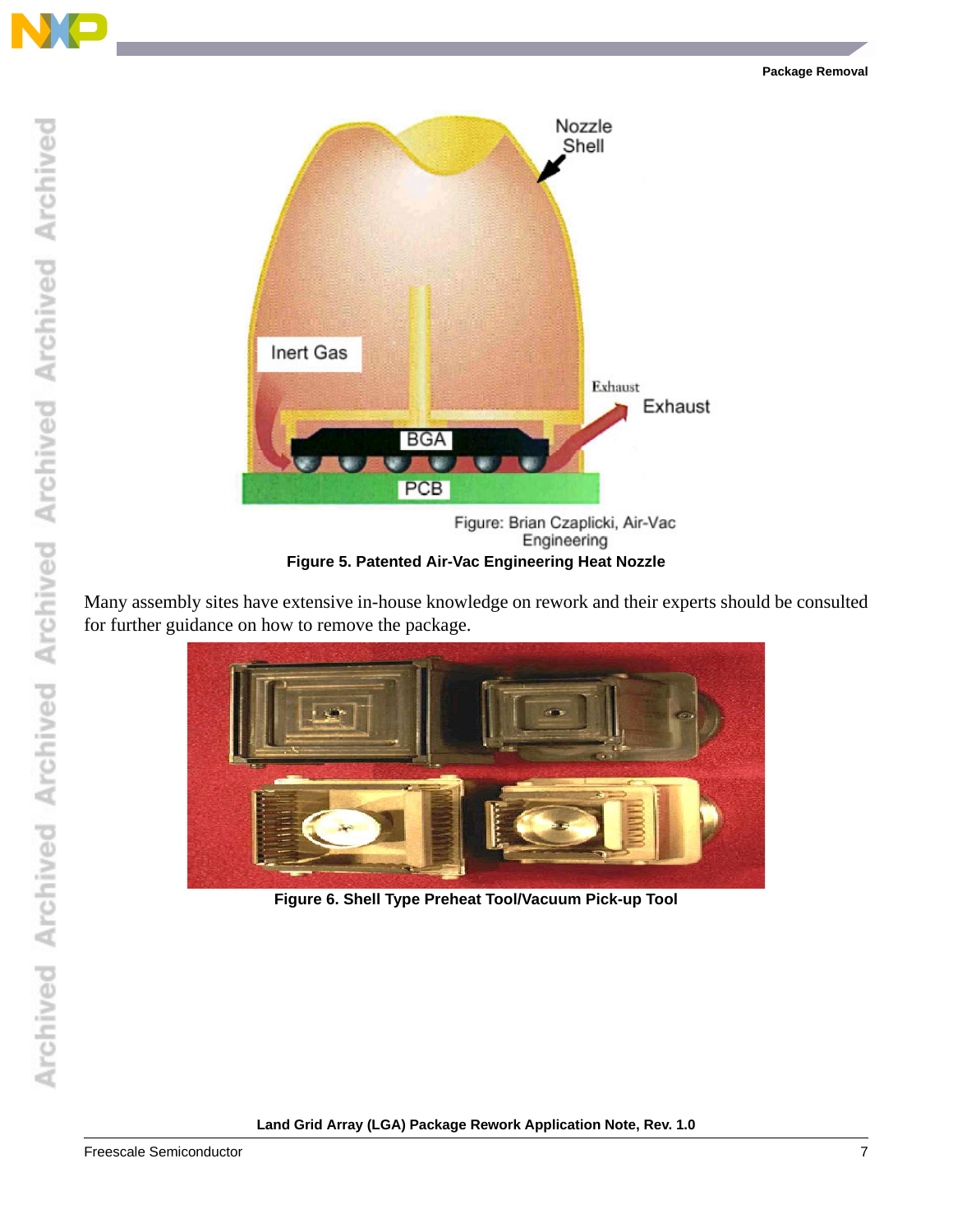

### **4.1 Package Disposal**

Freescale follows standard component level qualification standards for packages and these include three solder reflows survivability. A package that has been attached to PCB and then removed has seen two solder reflows and if the PCB is double sided, then the package has seen three solder reflows. Thus the package is at or near the end of the tested and qualified range of known survivability. The removed LGA package should be properly disposed of so that they will not mix in with new LGA components.

### **4.2 Site Preparation**

Once the LGA component is removed, the site should be cleaned and dressed to prepare for the new component placement. A de-soldering station can be used for solder dressing. However, using a vacuum tool to remove excess solder while the PCB is still hot from the part removal eliminates a further temperature cycle on the board. A solder wicking braid may also be used to remove excess solder. This is typically a manual operation that puts a premium on operator skill and experience. The applied temperature should not exceed  $245^{\circ}$  C. Otherwise, the copper pad on the PCB may peel off.

## **4.3 Solder Paste Printing**

Unless otherwise indicated, Freescale studies discussed in this document use Indium no clean NC-SMQ® 230 flux and Indalloy® 241 solder paste made up of 95.5Sn/3.8Ag/0.7Cu. Devices were soldered to boards using the reflow profile shown in [Section 4.6, "Reflow Profile"](#page-12-0).

Flux should be applied uniformly but sparingly to the part for pre-tinned parts. Alternative fluxes to the NC-SMQ® 230 flux should be compatible with the production cleaning strategy. Flux is not used in systems that involve direct application of solder paste to the PCB during rework.

#### **4.3.1 Manual Dispense (Not Recommended)**

The operator may use a needle to dispense paste directly to the solderable areas on the PCB if there is insufficient paste remaining on the board. This is *not* recommended.

### **4.3.2 Mini-Stencil**

The user may fabricate a mini-stencil with the same stencil thickness, aperture opening and pattern as the normal production stencil that was used to originally place the component. The mini-stencil is placed on the position where the package will be placed and aligned to match the interconnect areas on the PCB. The operator uses a mini-squeegee blade to deposit solder paste on the mini-stencil and spread the paste into the mini-stencil openings. The printed pads should be inspected to ensure even and sufficient solder paste before component placement. See [Figure 7.](#page-8-0)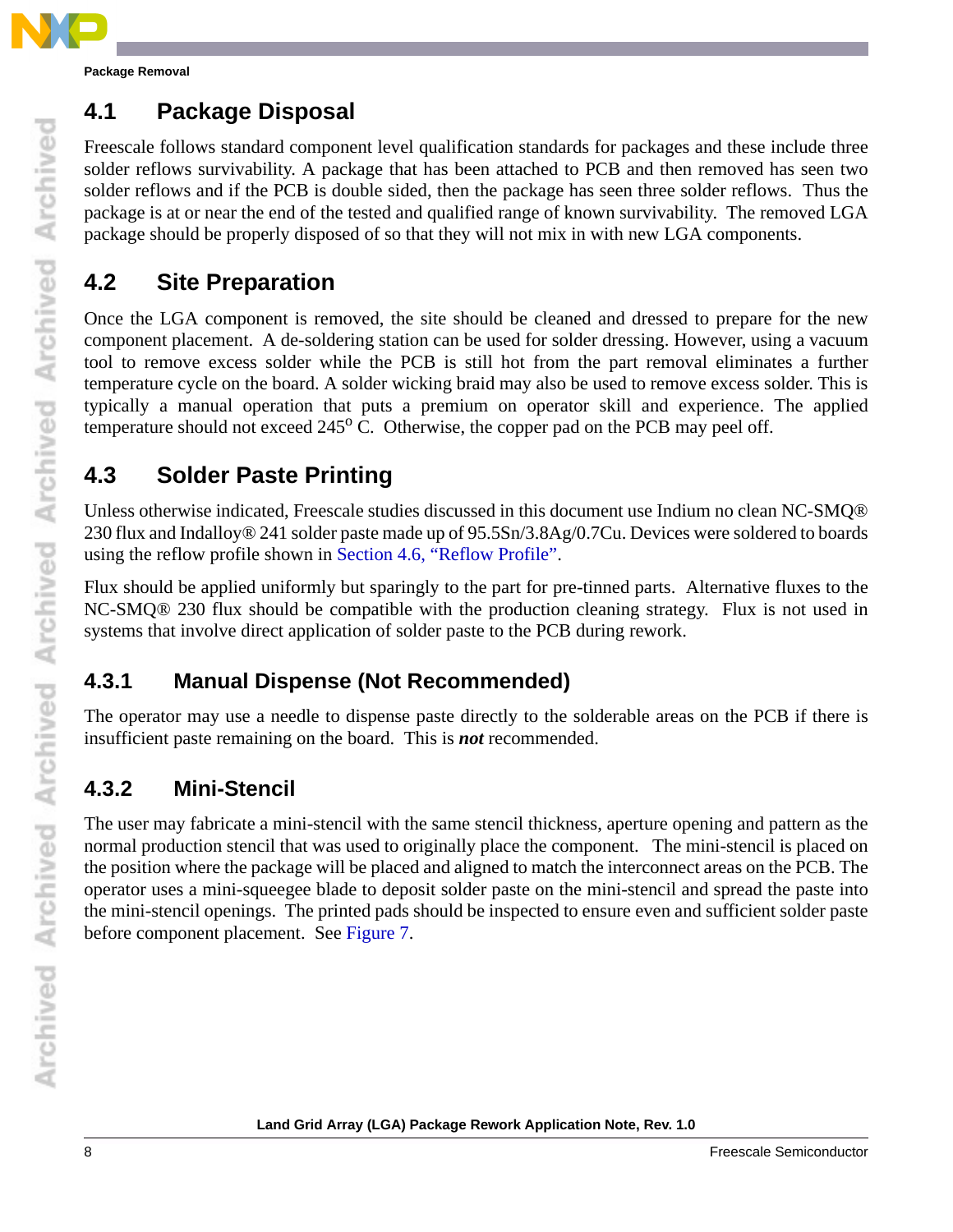

#### <span id="page-8-0"></span>**4.3.3 Locally Pre-tinned Components**

The user may prepare a stencil for off-line tinning. A unit is placed in a fixture and a stencil which matches the production stencil in thickness, aperture openings and patterns is used to deposit solder paste on the component. Depending on the volume of pre-tinned units desired, this fixture/stencil operation may be a one-up operation or involve a fixture with multiple sites so multiple units may have paste deposited at one time. Note that some adjustments to the aperture openings for large heat sink lands may be necessary so the post-reflow height of the solder paste is similar between the heat sink and the signal lands. It is Freescale's experience that exactly matching the conventional assembly paste print patterns on the large lands will lead to too little solder on the pre-tinned heat sink areas. The parts with the solder paste are then put through a solder reflow pass (See [Section 4.5, "Solder Reflow Profile for Lead-Free Paste"](#page-11-0)), cleaned, and set aside to use exclusively for rework.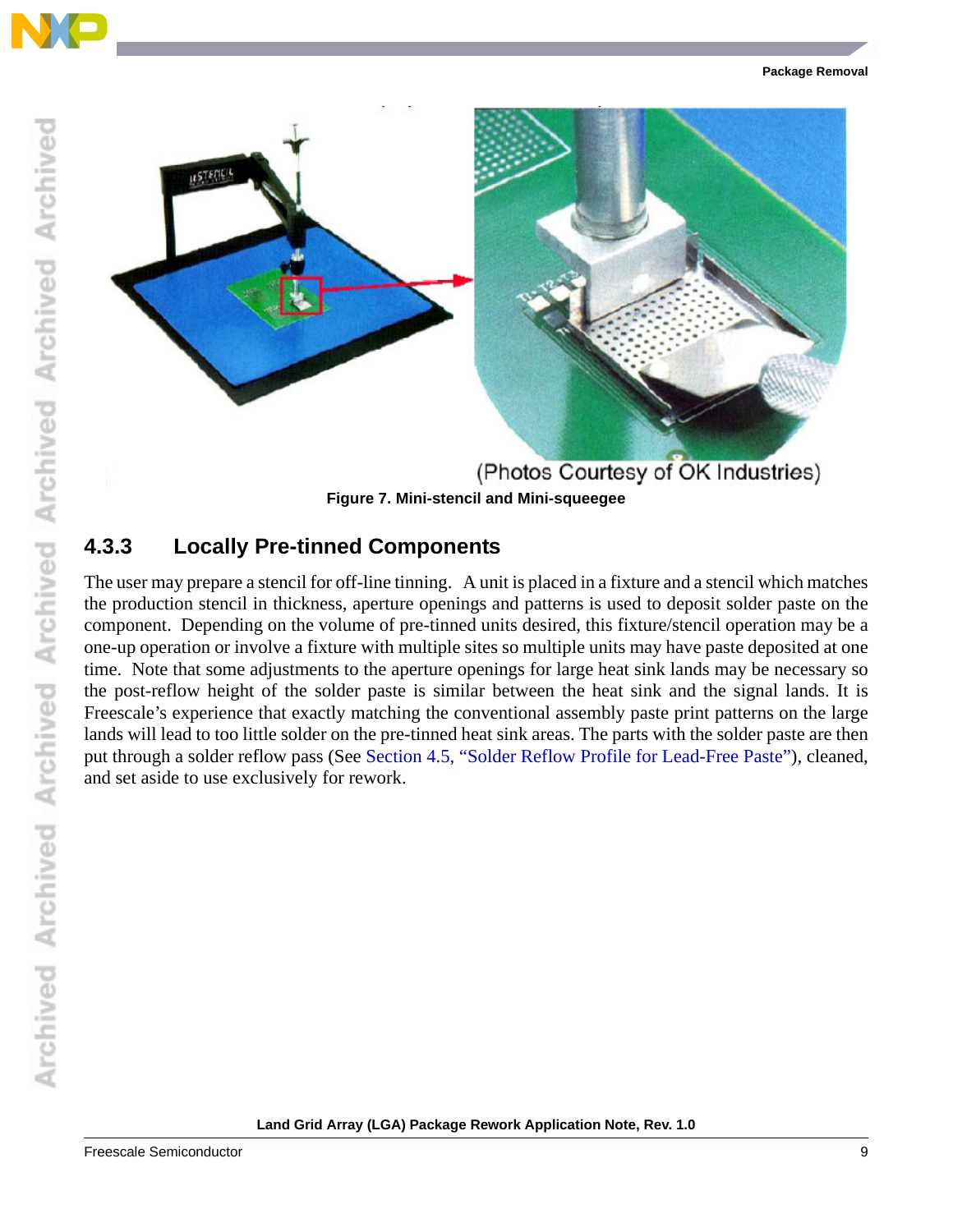





**Printing using Blade** Solder paste is ready **Figure 8. Pre-tinning an LGA**

Alternatively, the customer may obtain a clean ceramic plate. Stencil print the production solder paste pattern on the plate and place a component on the solder paste pattern. Reflow the assembly per the profile in [Figure 12](#page-12-1). Remove the part from the ceramic plate (since the solder will not wet to the ceramic) and clean the part. The ceramic plate may be cleaned and re-used.

### **4.3.4 Purchase Pre-tinned Components**

The user may approach a local subcontractor or Freescale to purchase parts that have been pre-tinned.

#### **4.4 Place the Component**

Any rework station should have good look-up or look-down capability with video or optical vision.

#### **4.4.1 Manual Placement (Not Recommended)**

The operator picks up the replacement component and places it on the PCB, taking care to align the part as closely as possible so the lands on the component and the PCB are properly aligned. With fine pitch components there is clearly a risk of solder short circuits with this method. Pre-tinned parts, where the paste has already been through one reflow presents a lower risk of solder shorts than solutions that have "wet" solder paste.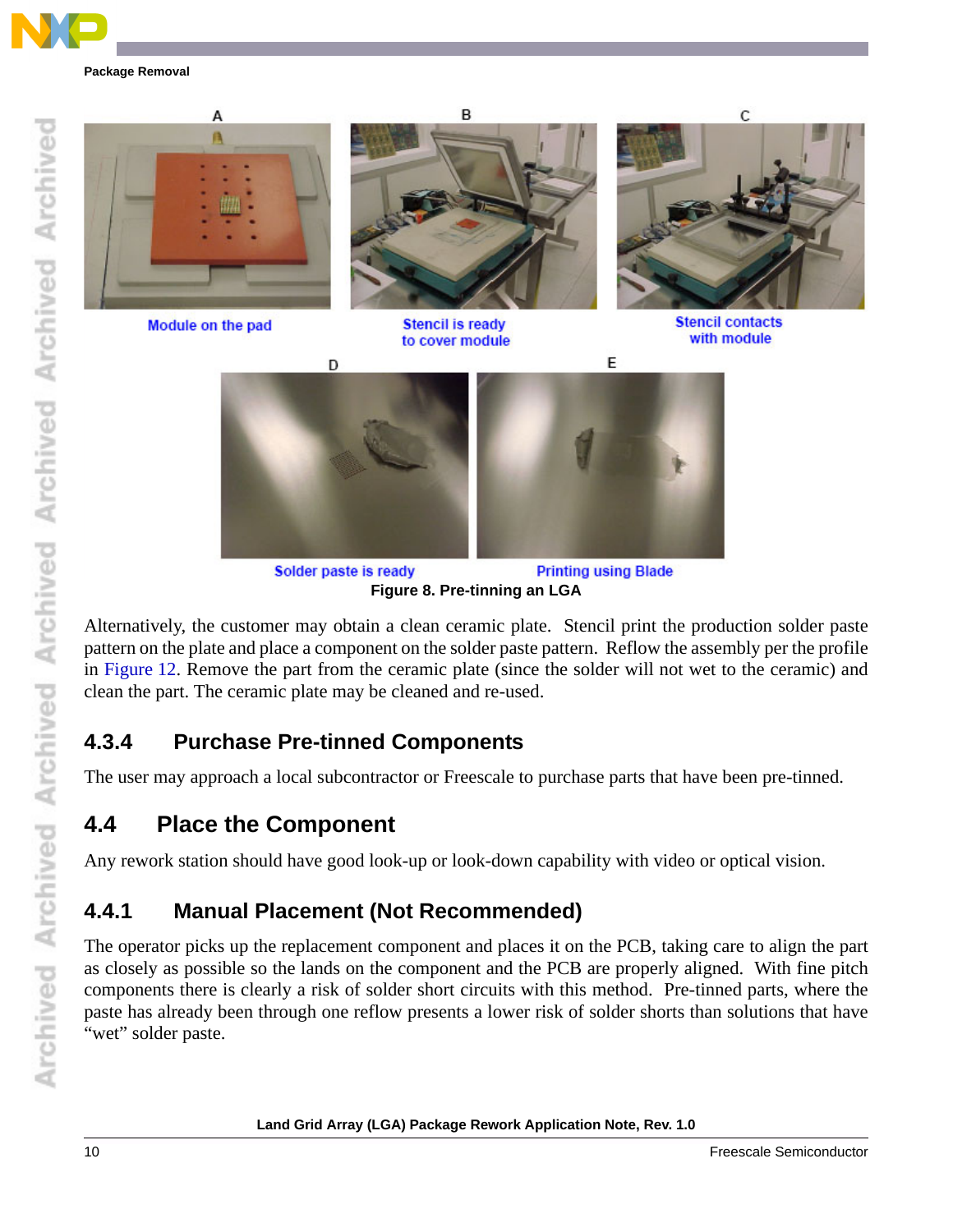

#### **4.4.2 Semi-automatic Placement (Recommended)**

A vacuum nozzle is used to pick the new package up. The split vision system displays images of both the LGA lands and the footprint on the PCB. The two superimposed images are aligned manually by adjusting the XY table. Once the PCB and package are aligned, the package is placed down on the PCB (See [Figure 9](#page-10-0).



PCB Image Captured by Camera Superimpose LGA on PCB **Figure 9. Semi-Automatic Component Placement**

#### <span id="page-10-0"></span>**4.4.3 LGA Self Alignment**

Array LGA and BGA have been shown to be equally tolerant of up to 50% off-pad misplacement. Both package types exhibit self-alignment in any direction including X-axis shift, Y-axis shift, and rotational misplacement. [Figure 10](#page-10-1) shows device misplacement and [Figure 11](#page-11-1) shows a 100% self-aligned soldered down device after 50% misplacement was induced.

The best experience with self-alignment has been seen with parts that feature arrays of lands. Parts with irregular solderable features on the bottom of the package and large ground planes do *not* show a strong self-alignment capability. For those packages, it is clear that there is no substitute for careful, precise placement of the component on the PCB.



#### <span id="page-10-1"></span>**Land Grid Array (LGA) Package Rework Application Note, Rev. 1.0**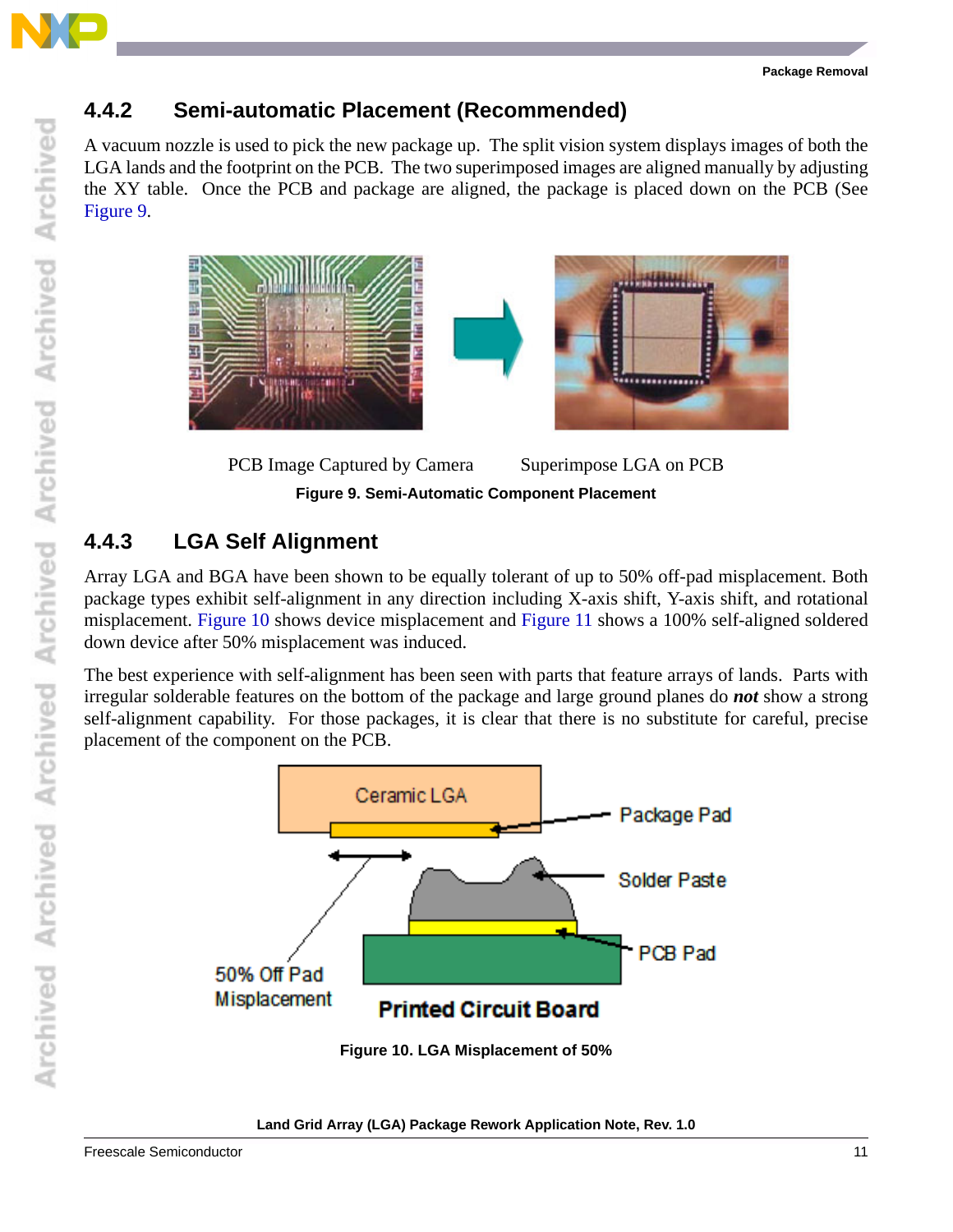



**Figure 11. X-ray of perfectly Self-aligned LGA After Misplacement**

### <span id="page-11-1"></span><span id="page-11-0"></span>**4.5 Solder Reflow Profile for Lead-Free Paste**

Optimal reflow profile depends on solder paste properties and should be optimized and proven out as part of an overall process development. The following guidelines represent good soldering practices to help yield high quality assemblies with minimum rework.

It is important to provide a solder reflow profile that matches the solder paste supplier's recommendations. Some fluxes need a long dwell time below the temperature of  $180^{\circ}$  C, while others will be burned up in a long dwell. Temperatures out of bounds of the solder paste flux recommendation could result in poor solderability of all components on the board. All solder paste suppliers should recommend an ideal reflow profile to give the best solderability.

Freescale has achieved good results with Indalloy® 241 with a peak temp of 235 $\rm ^{o}$  C to 250 $\rm ^{o}$  C and a dwell time above  $221^{\circ}$  C for greater than 50 seconds and less than 80 seconds as shown in [Figure 12.](#page-12-1)

In IR or convection processes the temperature can vary greatly across the PC board depending on the furnace type, size and mass of components, and the location of components on the assembly. Profiles must be carefully tested to determine the hottest and coolest points on the assembly. The hottest and coolest points should fall within recommended temperatures in the reflow profile. To monitor the process, thermocouples must be carefully attached with very small amounts of thermally conductive grease or epoxy directly to the solder joint interface between the package and board.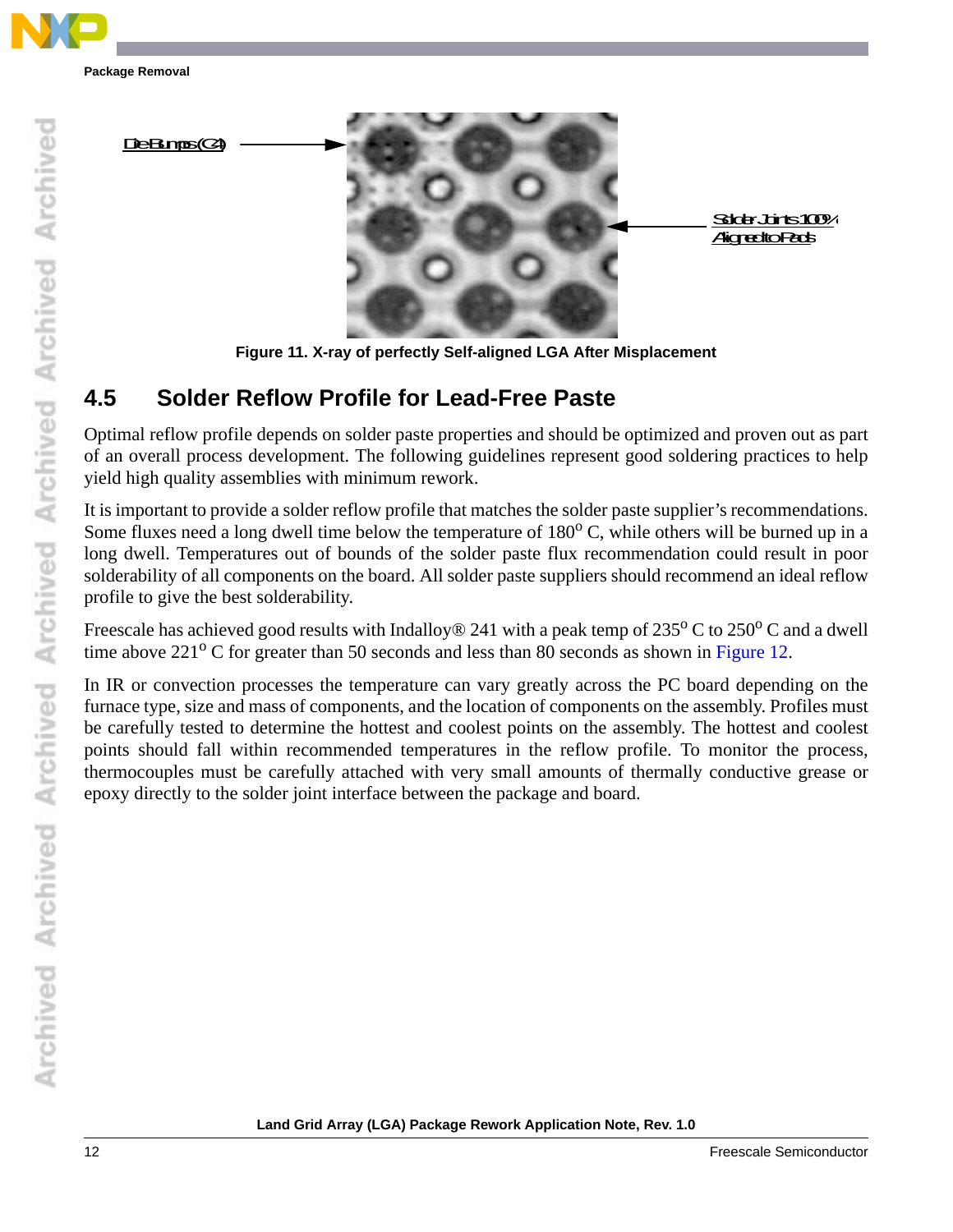

### <span id="page-12-0"></span>**4.6 Reflow Profile**

Experience with specific products and production equipment sets may lead users of LGA to have slightly different profiles that are optimized to their local conditions.



<span id="page-12-1"></span>**Figure 12. Typical Freescale Pb-Free Board Assembly Reflow Profile (Example is for BGA, LGA Uses Same)**

#### **4.6.1 Reflow Atmosphere**

Assembly and reliability studies were conducted in a furnace with an air atmosphere. This setup produces excellent results. However, there are advantages in using a nitrogen atmosphere, such as more complete wetting and a reduction in solder joint voids.

### **4.6.2 Cleaning Under LGA**

Due to the lower stand-off height of the LGA device, no-clean solder pastes are recommended. Full drying of no-clean paste fluxes as a result of the reflow process must be ensured. This may require longer reflow profiles and/or peak temperatures toward the high end of the process window, as recommended by the solder paste vendor. Instances of uncured flux residues after reflow have been encountered with LGA. It is believed that uncured flux residues could lead to corrosion and/or shorting in accelerated testing and possibly the field. The presence and extent of uncured flux residues can be detected by mechanical removal of the LGA after reflow as part of the overall assembly development process. Cross-sectioning and flat sectioning are also recommended to assess not only residues, but overall joint geometry.

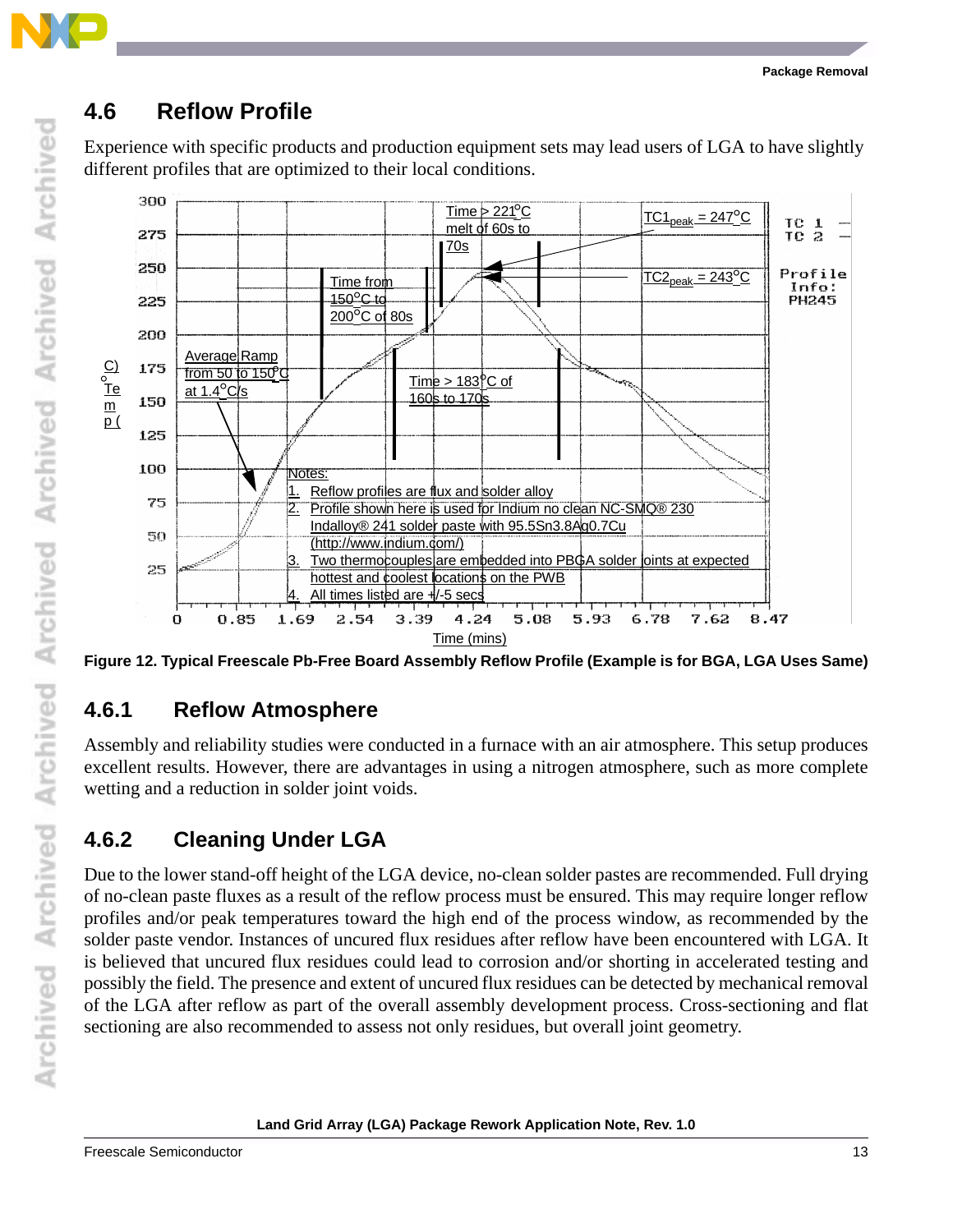#### **LGA Reliability**

Solder flux technologies have improved dramatically in recent years, to the point that most of the industry is using no-clean fluxes. Some of these fluxes require specific reflow profiles. The flux vendor's recommendations should always be followed precisely taking precedent over any the guidelines described in this application note.

Freescale has investigated water soluble solder pastes that do require cleaning in combination with LGA. Using an ion chromatograph, it has been shown that assembly cleanliness is very acceptable, with chlorides detected at 2.11 g/in<sup>2</sup>, and bromides at a level of 0.36 g/in<sup>2</sup>, following a water clean.

## **5 LGA Reliability**

## **5.1 Solder Joint Reliability in Temperature Cycling**

See Freescale Applications Note AN2920, Manufacturing with the Land Grid Array Package for more details.

### **5.2 Mechanical Durability**

Performance of packages in drop testing depends critically on the thickness of the PCB, the position of the components on the PCB, how the PCB is braced within the application, the customer test conditions and the design of the LGA footprint. Consult with the Application Team for any specific package performance information that may be available.

## **5.3 Application Space**

The application should drive the PCB land construction details. NSMD lands on the PCB are known to give better temperature cycling reliability (See AN2920 for details). However, Freescale has found that SMD pads improved the mechanical durability compared to NSMD pads in drop testing by 10% as measured by first strain to failure in a single impact 4 point bend test. The user should select a PCB land configuration based on their own assessments of their product, bearing in mind the general application space. Freescale has observed a greater sensitivity to mechanical durability in drop testing for some market segments such as cell phones, portable music players, flash memory, etc. Other business segments such as computers, servers, and base stations emphasize good performance with respect to temperature cycling fatigue.

## **6 References**

- AN2920 Manufacturing With the Land Grid Array Package
- AN1902 Quad Flat Pack No-lead (QFN)
- Freescale CBGA Customer Presentation (http://www.freescale.com/files/32bit/doc/package\_info/CBGAPRES.pdf)

For assistance or answers to any questions on the information presented in this note, contact the appropriate Freescale product applications team.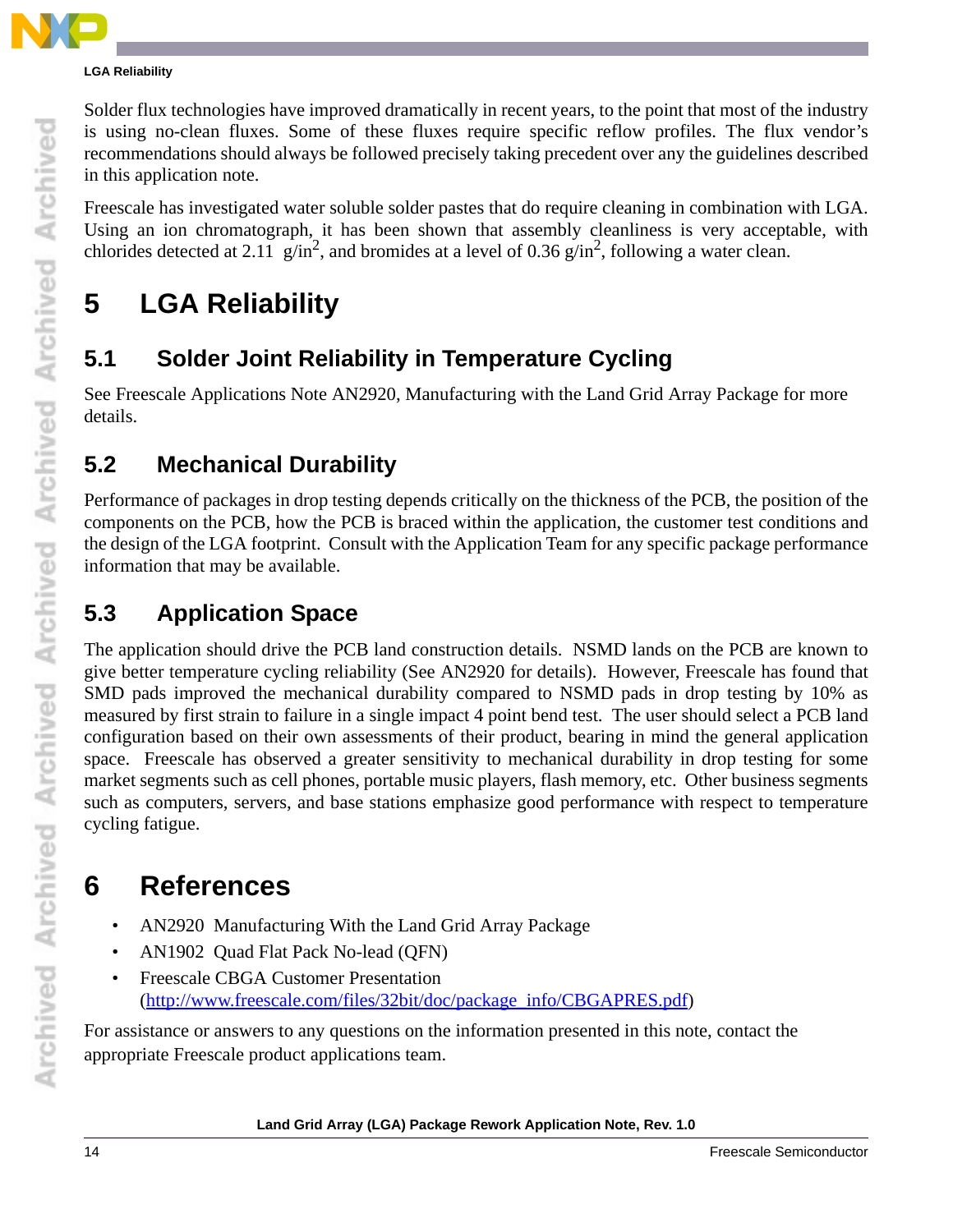

**NOTES**